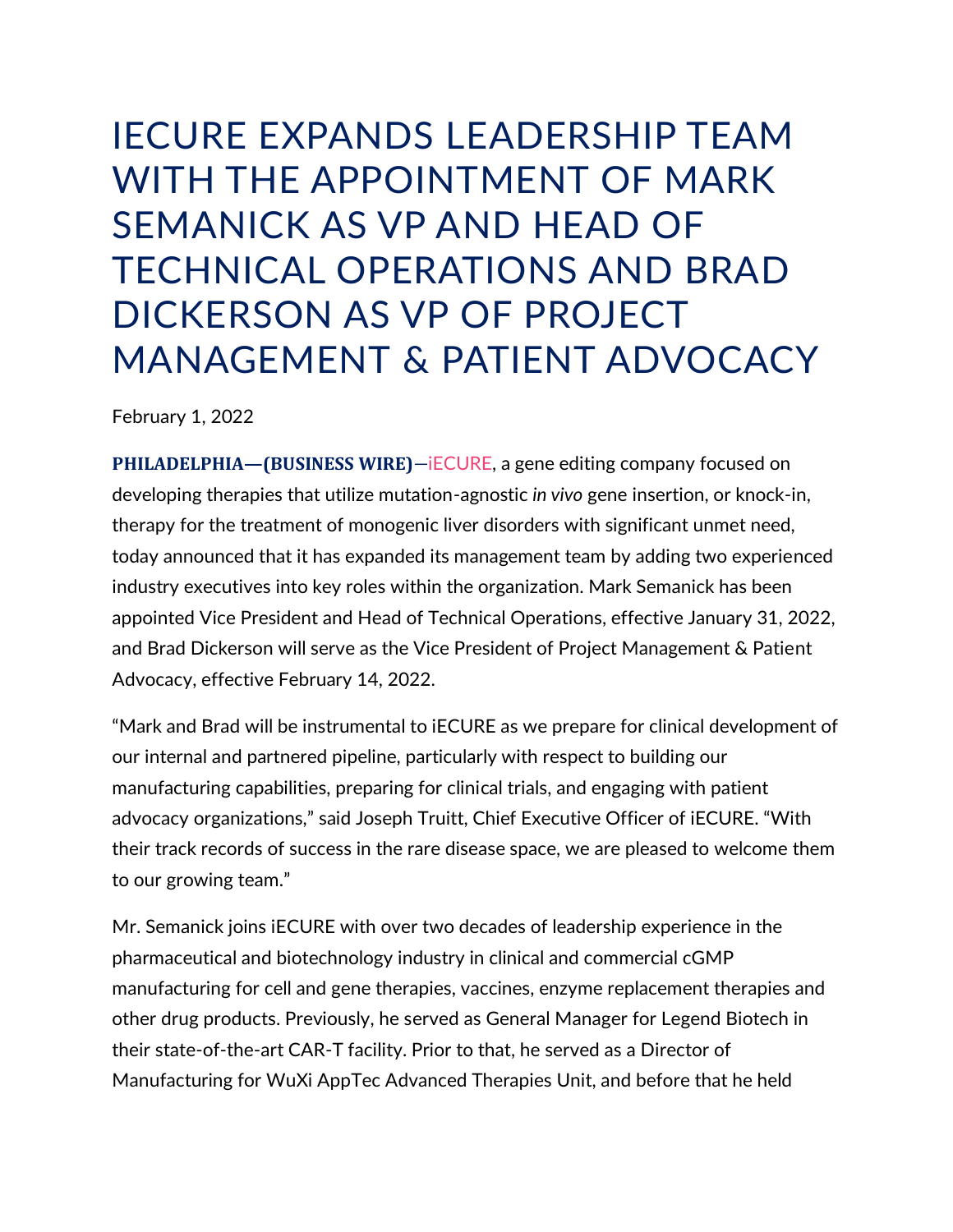various positions of increased responsibility at Shire (now Takeda), Merck & Co., Schering-Plough (now Merck) and GlaxoSmithKline. He earned a B.S. in Chemistry with a minor in Marketing from Saint Francis University.

Mr. Dickerson has over 15 years of experience in developing early-stage biotech companies and collaborating with cross functional teams in the execution of clinical programs and leading commercial launches in the rare disease space. He previously served as Chief Commercial Officer for Palvella Therapeutics where he built and led the commercial organization in anticipation of pivotal data. Before that, he served as General Manager, Americas and Global Commercial Lead for Aurinia Pharmaceuticals. Previously, Mr. Dickerson held roles at RXCrossroads Specialty Solutions, NPS Pharmaceuticals (now Shire), ViroPharma (now Shire) and Wyeth Pharmaceuticals. Mr. Dickerson received his B.A. in Management from Gettysburg College and serves as a policy director for the Lupus and Allied Diseases Association, Inc.

## ABOUT IECURE

iECURE is a gene editing company focused on developing therapies that utilize mutationagnostic *in vivo* gene insertion, or knock-in, therapy for the treatment of monogenic liver disorders with significant unmet need. We believe our approach has the potential to replace and restore the function of a dysfunctional gene by knocking-in a healthy copy, regardless of mutation, to offer durable gene expression and long-term, potentially curative, therapeutic benefit. Our management team has extensive experience in executing global orphan drug and gene therapy clinical trials and successfully commercializing multiple products. We intend to leverage our team's core strength in research and development strategy to identify what we believe to be the most suitable target and modality for our product candidates to address particular liver diseases. We are collaborating with the University of Pennsylvania's Gene Therapy Program, or GTP, led by James M. Wilson, M.D., Ph.D., to utilize GTP's world-class translational expertise and infrastructure, which has helped generate our initial pipeline of potential product candidates. For more information, visit [www.iecure.com](https://cts.businesswire.com/ct/CT?id=smartlink&url=https%3A%2F%2Fiecure.com%2F&esheet=52571805&newsitemid=20220201005511&lan=en-US&anchor=www.iecure.com&index=2&md5=239987cdc9bfa39fad3a818d8e48a9d8) and follow on [LinkedIn.](https://cts.businesswire.com/ct/CT?id=smartlink&url=https%3A%2F%2Fwww.linkedin.com%2Fcompany%2Fiecure%2F&esheet=52571805&newsitemid=20220201005511&lan=en-US&anchor=LinkedIn&index=3&md5=32106a1d6f7e2c86dfeaeb2cbc3e77d3)